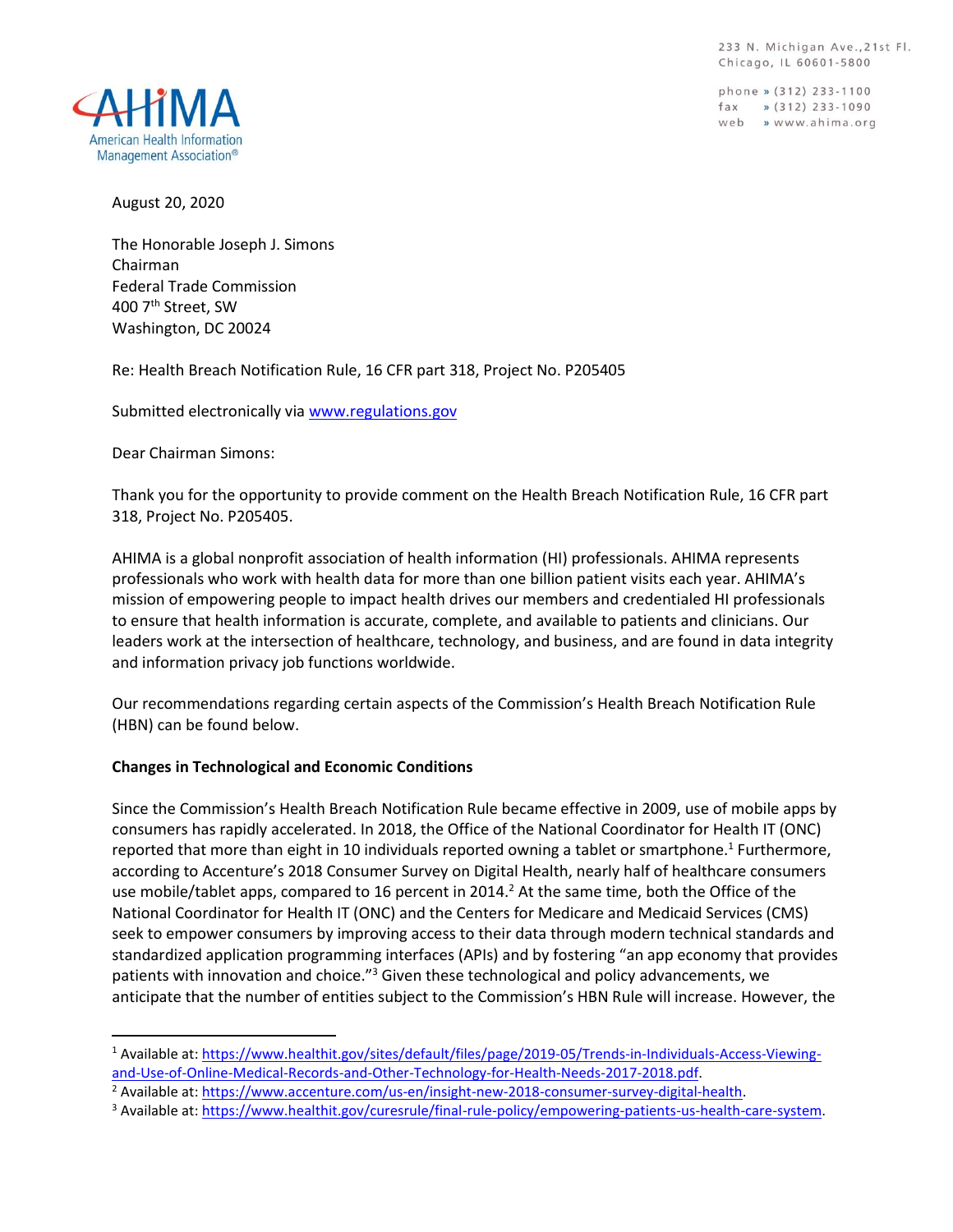extent to which such mobile apps are covered by the HBN Rule is somewhat unclear based on the Commission's existing guidance. AHIMA believes the definitions of a "personal health record" at §318.2(d) and "vendor of personal health records" in §318.2(j) are sufficiently broad to encompass many of these types of existing and/or emerging technologies. However, the Commission's guidance on its website today frequently refers to PHRs and vendors of PHRs as "online services" and "web-based businesses" that offer "web-based apps."<sup>4</sup> Nor does the guidance reference the Commission's own [Mobile Health Apps Interactive Tool](https://www.ftc.gov/tips-advice/business-center/guidance/mobile-health-apps-interactive-tool) which provides assistance to app developers who want to understand their responsibilities under federal laws. **To improve understanding by stakeholders as to whether the HBN Rule applies to mobile apps, we recommend the HBN guidance be updated and clarified to account for these technologies and related standards. Furthermore, we also recommend that the Commission consider updating the existing definition of a "PHR-related entity" at §318.2(f) as §318.2(f)(1) and §318.2(f)(2) appear to focus primarily on products and services offered through a vendor's website and may not be entirely reflective of today's environment as new platforms and related services are increasingly deployed and adopted.**

## **§318.1: Purpose and Scope**

§318.1 stipulates that the HBN Rule does not apply to HIPAA-covered entities or other entities to the extent that it engages in activities as a business associate of a HIPAA-covered entity. The limitations imposed in §318.1 has helped to make clear where application of the HBN Rule ends and the HIPAA Breach Notification Rule begins. **Expanding the scope of §318.1 to include HIPAA-covered entities and the business associates of a HIPAA-covered entity would be duplicative and unduly burdensome given that the HIPAA Breach Notification Rule already imposes similar breach notification provisions to such entities. For that reason, we recommend that the Commission maintain the HBN Rule's current scope in §318.1.** 

## **Application of Definition of a Breach**

The HBN Rule provides that "unauthorized acquisition will be presumed to include unauthorized access to unsecured PHR identifiable health information unless the vendor of personal health records, PHR related entity or third party service provider has reliable evidence demonstrating that there has not been, or could not reasonably have been unauthorized acquisition of such information."<sup>5</sup> Conversely, HIPAA's Breach Notification Rule presumes that "an impermissible use or disclosure of protected health information is a breach unless the covered entity or business associate demonstrates that there is a low probability that the protected health information has been compromised based on a risk assessment of at least [four] factors."<sup>6</sup> This variance can prove operationally challenging for HIPAA-covered entities and business associates that may deal with personal health records. **We recommend the Commission work with HHS to ensure the consistent application of the definition of breach, particularly as it relates to risk assessments.** 

<sup>4</sup> Available at: [https://www.ftc.gov/tips-advice/business-center/guidance/complying-ftcs-health-breach](https://www.ftc.gov/tips-advice/business-center/guidance/complying-ftcs-health-breach-notification-rule)[notification-rule.](https://www.ftc.gov/tips-advice/business-center/guidance/complying-ftcs-health-breach-notification-rule)

 $5$  16 CFR § 318.2(a).

<sup>6</sup> Available at: [https://www.hhs.gov/hipaa/for-professionals/breach-notification/index.html.](https://www.hhs.gov/hipaa/for-professionals/breach-notification/index.html)